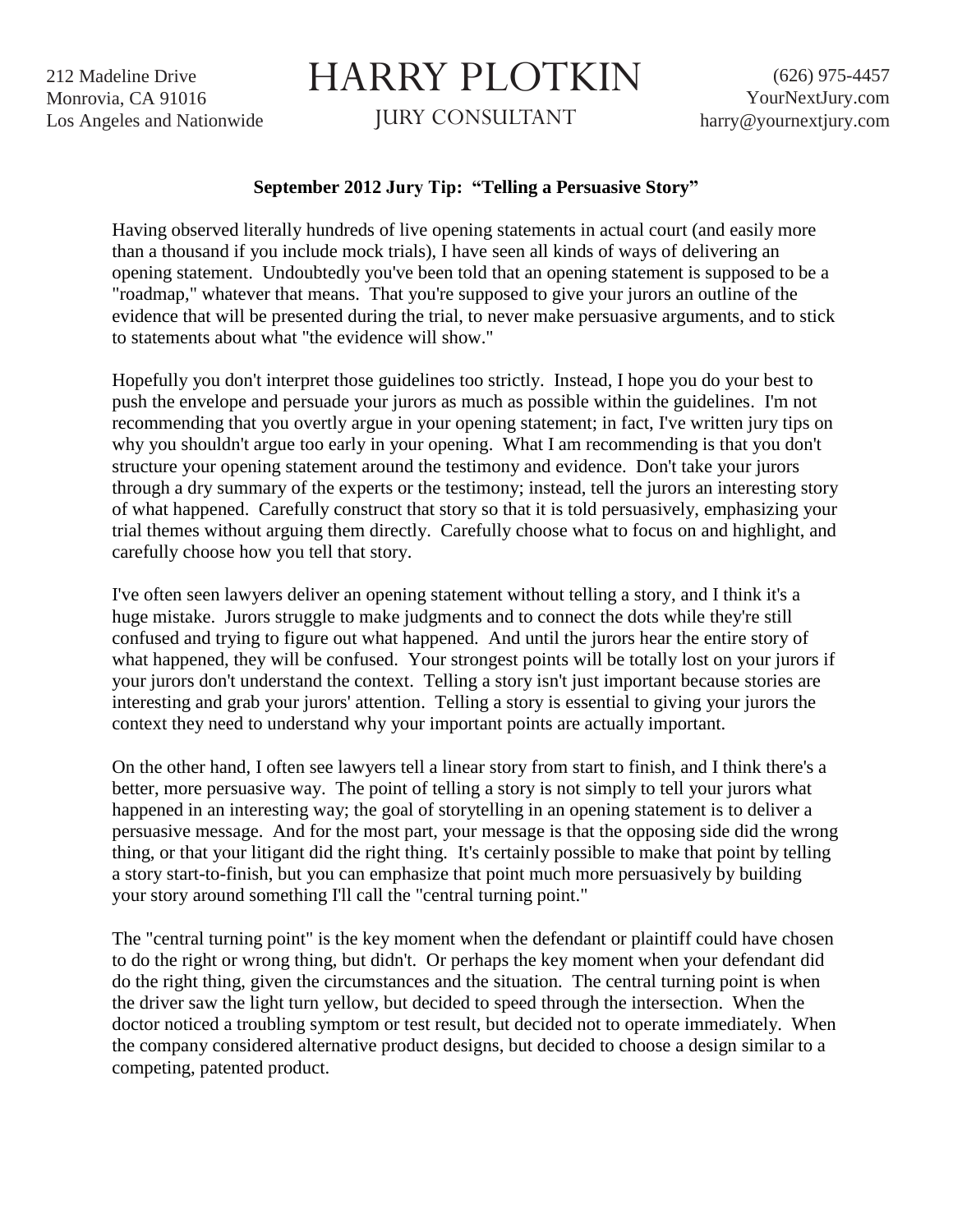There are no "right" or "wrong" ways to tell an opening statement, and there is more than one way to tell a persuasive story. The last thing I would ever recommend would be to create a formulaic template for every opening statement. Every case is unique, and the structure and style of your opening statement should always be tailored to your unique facts and themes and strengths. But no matter how you tell your story, you need to make sure to focus your jurors' attention on the issues that matter most. Take the time to figure out what you want your jurors to focus on, and build your story around that issue or fact or decision. Usually, that focus should be on the central turning point where the other side had all the information and opportunity to do the right thing, but instead chose to do the wrong thing.

One way of telling a persuasive story is obviously to start from the beginning, but be sure to freeze your story at the central turning point. That means that once you've told the jurors about the events leading up to the central turning point, once you've talked about all the details that show that the other litigant had all the information and opportunity to make the responsible, ethical decision, you need to stop the progression of the story and take some time to be reflective. I'm not suggesting you overtly argue, and you don't necessarily have to tell the jurors that the other side should have done "the right thing." Just take a few minutes to force the jurors to really focus on and scrutinize what the other side knew, what they could have done, and what they should have done. Emphasize the importance of that moment and the litigant's decision. As the story perches on the important decision, remind the jurors about anything and everything that you think is relevant to that decision. Remind them about what a company's policies were, if it turns out the company ended up ignoring or violating that policy. Remind them about the plaintiff or defendant's years of experience or training or expertise, if it turns out they made a decision contrary to their expertise. Remind them what the doctor already knew about the patient's history or symptoms, if it turns out the doctor made a seemingly uninformed decision. Remind them of all the access a company had to a competitor's confidential information, if it turns out the company ended up "coincidentally" infringing or making use of a patent or trade secret. Take your time while the story is frozen at the central turning point, and don't resume telling the story until you've emphasized what the other litigant knew, what they could have done, communicated your trial themes, and made it obvious (without arguing directly) what the responsible, right choice would have been and what the litigant should have done.

By spending so much time and focus reflecting on the central turning point, you are simultaneously building suspense, magnifying the importance of this decision in the jurors' big picture of the case, and most importantly amplifying your jurors' sense of hindsight bias. You're putting hindsight bias to work for you, by allowing your jurors to be hyper-critical of a decision that the other side may not have believed was that important at the time. But in the context of what happened in the case, your jurors will believe that it's awfully important if you focus on it. If you feed into your jurors' natural instinct for hindsight bias, their immediate reaction when you first tell them what the other side ended up doing: "they should have known better."

Once you've given your jurors a chance to scrutinize the decision, weaved in your trial themes, and established what the litigant should have done, the climax of your story is resuming the story and telling your jurors what the litigant chose to do instead. Once you've made this point, the rest of the story and the harm done to your client will seem like a predictable tragedy to the jury.